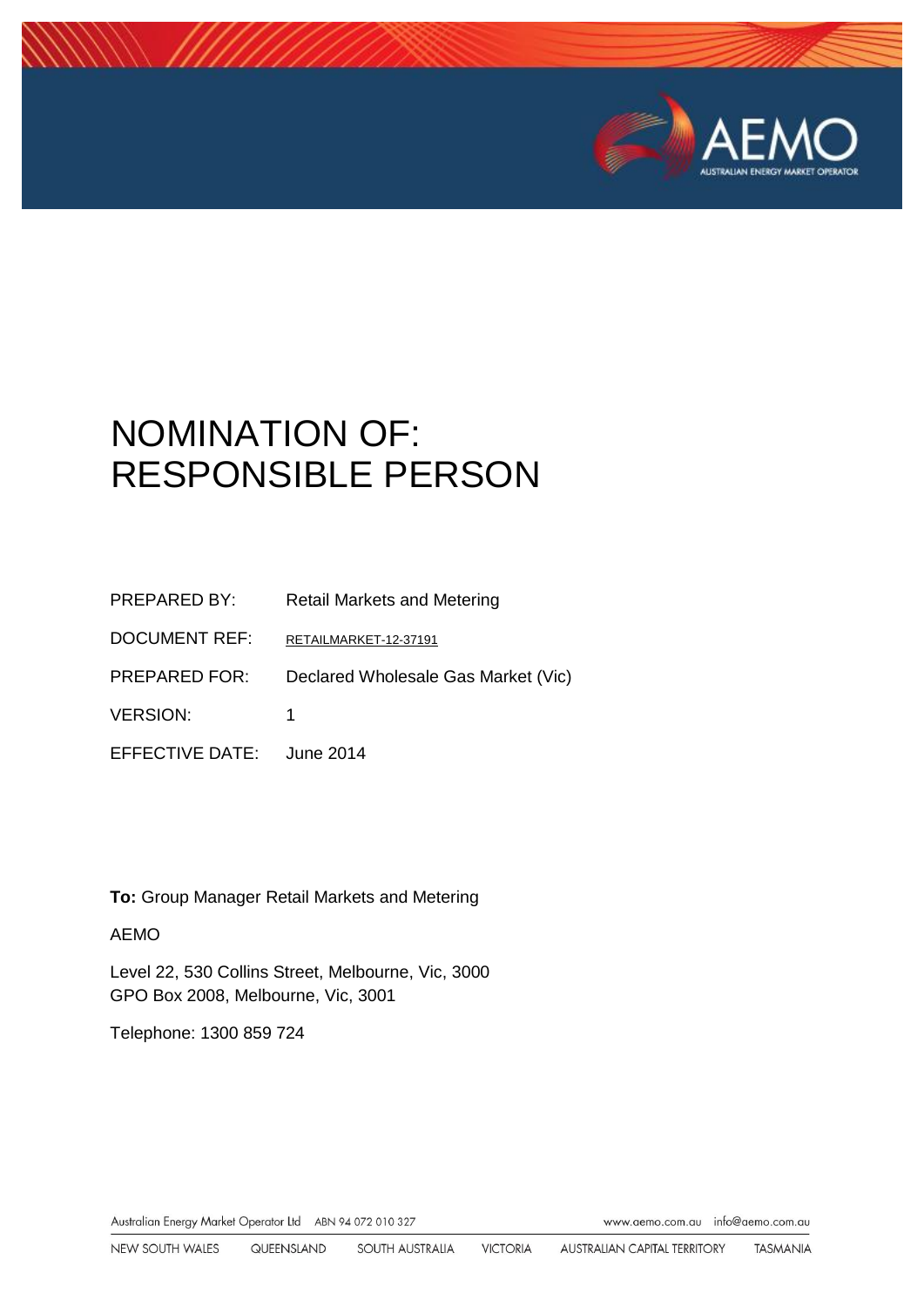# Version Control

| <b>VERSION</b><br><b>NUMBER</b> | <b>CHANGES MADE</b> | <b>AUTHOR</b> | <b>DATE OF CHANGE</b> |
|---------------------------------|---------------------|---------------|-----------------------|
|                                 | Revised             | RM&M          | June 2014             |

# **1. Introduction**

#### **1.1 Purpose**

The purpose of this document is to identify and confirm the Authorisation of the Responsible Person (RP) whose responsibilities are stated in the Declared Wholesale Gas Market Rules, Technical Matters, Part 19 Division 3, subdivision 4, Section 292, or the nomination of an Authorised Person who is a known representative of a Participant Organisation in the Declared Wholesale Gas Market (Victorian Gas Market).

Additions/additional authorisations of RP's require this form to be updated by the Participant Organisation and signed by a known signatory. This form will be available on the AEMO Website.

#### **1.2 Responsible Person (RP) role**

The person who is responsible for providing a metering installation for a particular system point or a distribution delivery point in accordance with the rules.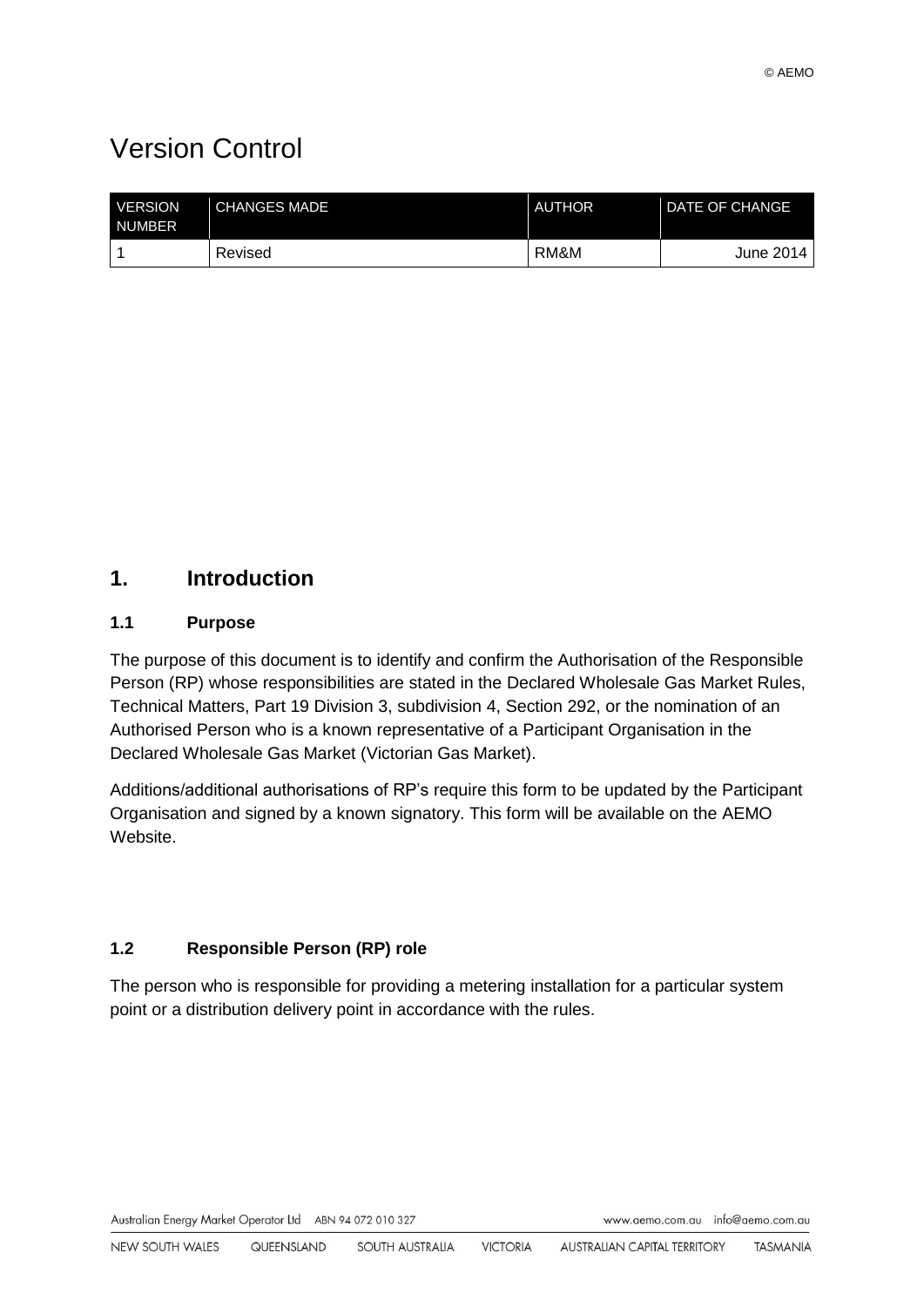## **Participant Organisation (Authorising Manager)**

| <b>RESPONSIBLE</b>                            | <b>AUTHORISING</b>   |         |            |
|-----------------------------------------------|----------------------|---------|------------|
| <b>PERSON</b>                                 | <b>PERSON</b>        |         |            |
| <b>Registered Market</b><br>Participant Name: | Name (please print): | Title:  | Signature: |
|                                               |                      |         |            |
|                                               | Phone No:            | Fax No: | Mobile:    |
|                                               | $E$ -mail:           |         |            |

# **Nominated Responsible Person (Distributor / TPO)**

| <b>RESPONSIBLE</b>                            | <b>AUTHORISED</b>    |         |            |
|-----------------------------------------------|----------------------|---------|------------|
| <b>PERSON</b>                                 | <b>PERSON</b>        |         |            |
| <b>Registered Market</b><br>Participant Name: | Name (please print): | Title:  | Signature: |
|                                               |                      |         |            |
|                                               | Phone No:            | Fax No: | Mobile:    |
|                                               | $E$ -mail:           |         |            |

# **Nominated Responsible Person alternative (Distributor / TPO)**

| <b>RESPONSIBLE</b><br><b>PERSON</b> | <b>AUTHORISED</b><br><b>PERSON</b> |         |            |
|-------------------------------------|------------------------------------|---------|------------|
| Company Name:                       | Name (please print):               | Title:  | Signature: |
|                                     |                                    |         |            |
|                                     | Phone No:                          | Fax No: | Mobile:    |
|                                     | E-mail:                            |         |            |

Australian Energy Market Operator Ltd ABN 94 072 010 327